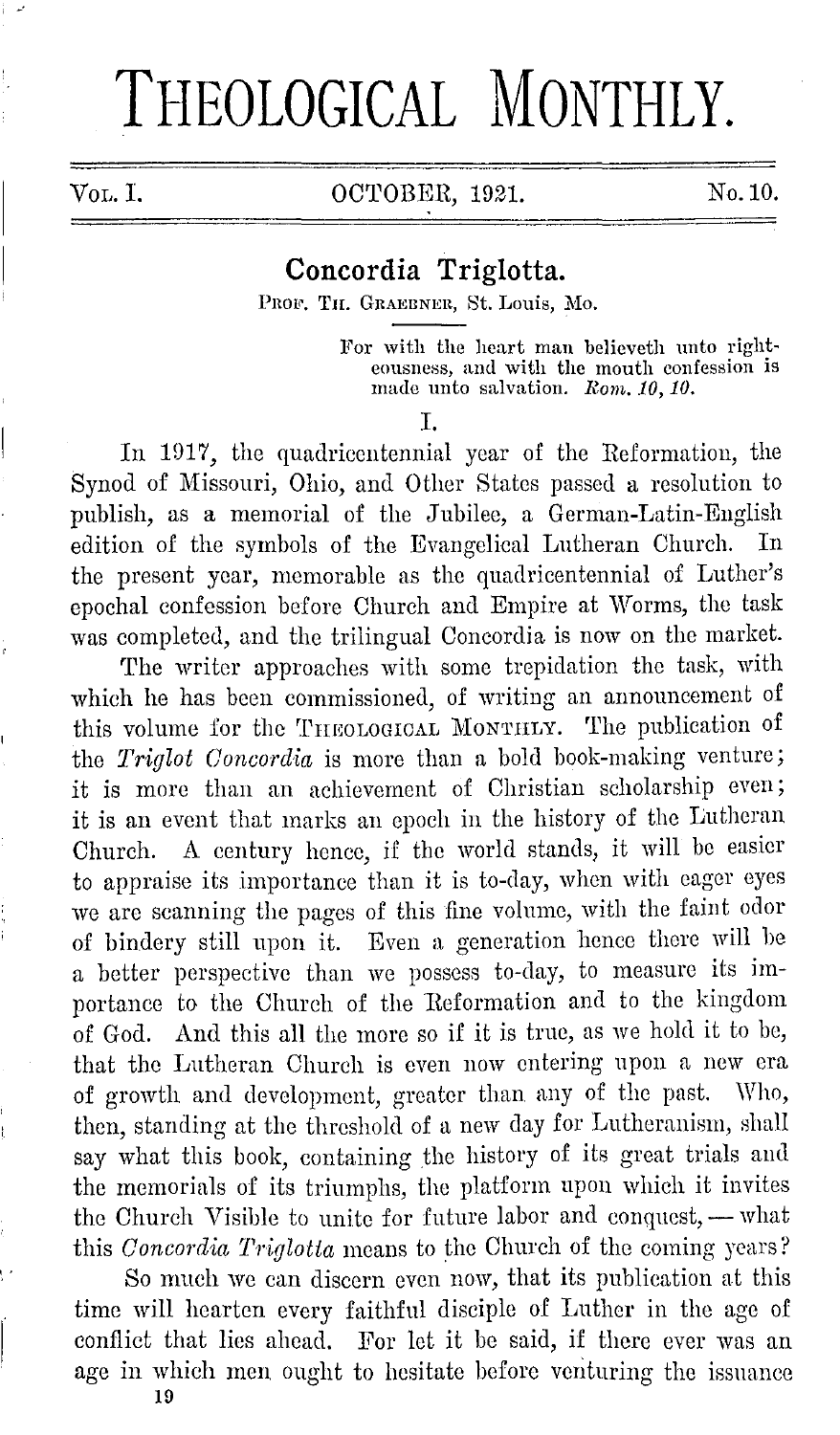## **BOOK REVIEW.**

*The Abingdon Press, New York:*  $-$ 

- Modern Premillennialism and the Christian Hope. *II arris Franklin* Rall. 242 pages. Appendix and bibliography, 10 pages.
- Premillennialism, Non-Scriptural, Non-Historic, Non-Scientific, Non-Philosophical. *George Preston Mains.* 160 pages. 16mo. Cloth.

*The Methodist Book Concern, New York:*  $-$ 

The Return of the Redeemer. *George P. Eckman.* 275 pages.

The Second Coming of Christ. *James M. Campbell.* 136 pages. 75 cts.

The Millennial Dawn Heresy. An examination of Pastor Charles T. Russell's teaching concerning the purpose of the second advent and the Millennium, as set forth in his published books and papers, The *Divine Plan of the Ages, and others of similar import. E. L. Eaton.* 12mo. 153 pages. Cloth.

Every now and then the Church must pass through some particular craze of frenzied enthusiasm. Of late premillennialism has had its vogue, and at this writing still perturbs the minds of not a few in many Protestant denominations. Though not as violent as its sterner advocates and prophets, the Adventists and sects of similar tendencies, the interdenominational adherents of premillenarianism have nevertheless done much to bring the ancient question concerning the millennium to the front; and although they have not in all cases pronounced those who refused to agree with them heretics and unbelievers, they have none the less earnestly urged the acceptance of their belief. These endeavors have resulted in many newspaper and magazine articles, in which contrary opinions have been set forth with much vigor. Also there has been quite a number of books treating the subject *pro* and *con,* so that the reader who desires information on the subject need not search in vain. The above-named books are written in criticism of premillcnnialism, and are fair examples of what the opponents of premillenarian belief have to say. *Modern Premillennialism and the Ohristian Hope,* by Harris Franklin Hall, is by far the largest and the most scholarly of the series, though in setting forth the Christian hope as the author conceives it, he becomes rather vague and elusive. Docs he believe in the realization of Christ's kingdom through the universal preaching of the Gospel on earth? Or is it a kingdom of righteousness brought about by Christian social service? \Vhile Parts I and II give the reader interesting and comprehensive information regarding ancient and modern premillennial theories, Part III, in which the writer sets forth what he con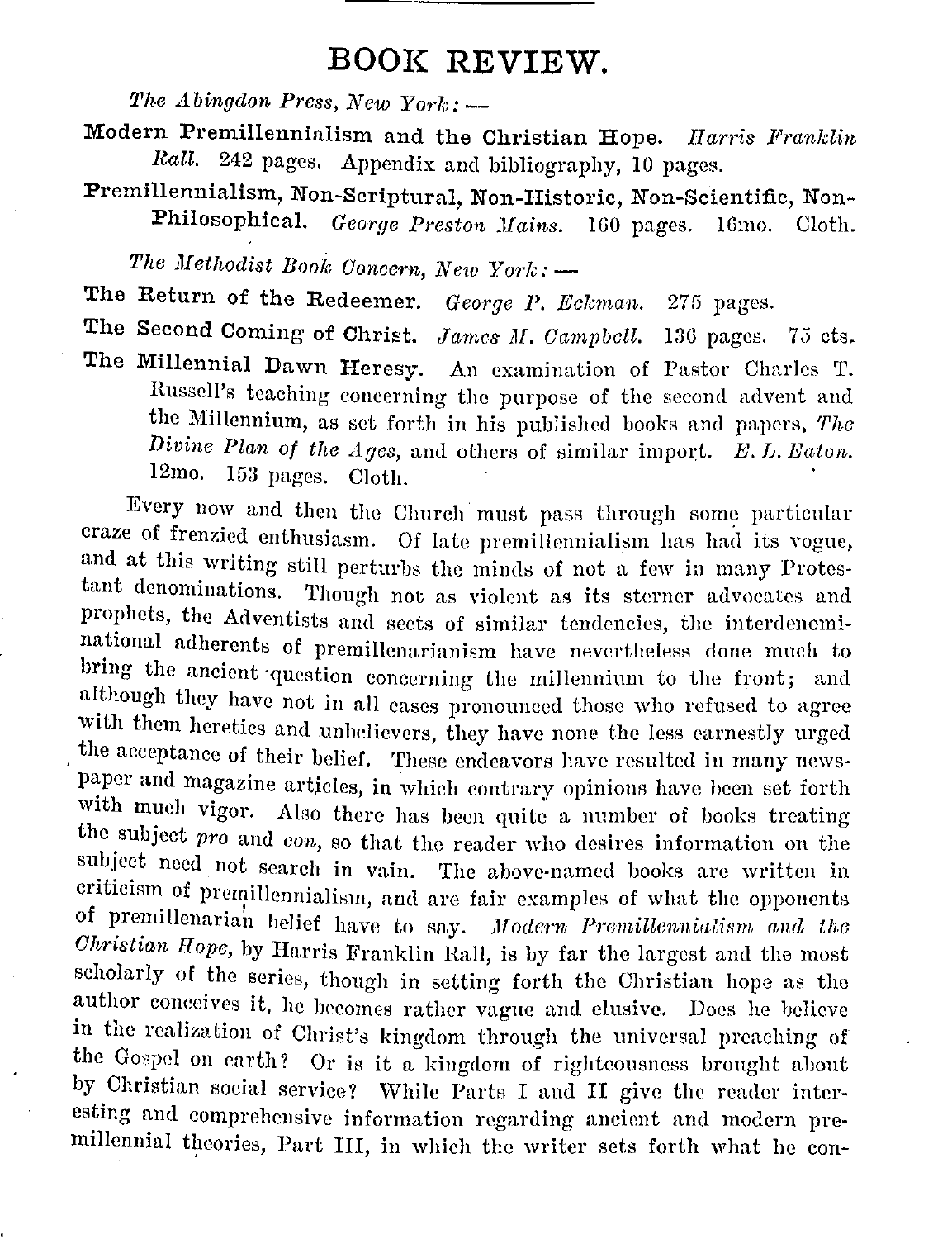ccivcs to he the true latter-day kingdom of Christ, is very difl'use and disappointing. Then, too, the writer believes neither in verbal inspiration nor in an infallible Bible. Throughout the book there are sentences and paragraphs which one cannot accept as true. - The purpose of *Premillennialism* by George Preston Mains is to show that the claims of premillennialists are non-Scriptural, non-historical, non-scientific, and non-philosophical. As an example of its terse and trenchant criticism we offer the following paragraph: "The movement merits counteraction. If it be fundamentally false, it may he productive of serious damage. Its propaganda has behind .it the soul of earnest leadership. The earnest agitator, often misled and misleading, is a person not always to be treated with indifference. If sincere, he needs instruction and persuasion. If vicious, he needs to feel the majesty of truth against which he arrays himself. Premillennialism is not a cult to be underestimated. The evident awaking of scholarly thought in these very days in refutation of premillennial positions is evidence itself of a growing conviction that the movement no longer should be allowed to pass unchallenged." (p. 51.) "If history teaches anything, it is that God's calendar of final events is not in the slightest measure regulated or controlled by any human jugglery of numerals. It may he accepted as axiomatic and indubitable, whatever temporary clamor or enthusiasm may cry to the contrary, that any philosophy or theology which does not bear the final approval of history is a system of thought not to be trusted."  $(p. 55.)$  -George P. Eckman's *The Return, of the Redeemer* is a confutation of pre· millennial vagaries on the basis of Scripture. While less scholarly than the foregoing, it is clear, forceful, and sincere, leaving no principal issue un· touched. No reader can lay it aside without having derived great benefit from it as regards a sober judgment of the Scripture-passages concerning Christ's coming. There is an indescribable sanity pervading its pages which easily convinces the attentive reader that what has been written is in the main Scriptural truth. - *The Second Coming of Christ* by James M. Campbell sets forth the claim that the promise of the *parousia* is fulfilled in Christ's abiding presence, He being personally and spiritually present, and that any future coming of Christ to man must be upon the plane which He now occupies. The truly eschatological character of His coming is thus denied and the problem solved in a manner that contradicts Scripture. -*The Millenninl Dnwn IT crcsy* by E. L. Eaton is a positive, vigorous challenge of every doetrine and every distinct feciture of the Millennial Dawn theory. Being based upon six public debates with "Pastor" Russell in Carnegie Music Hall, Allegheny City, in 1903, it constitutes the author's "ungarbled account of his reply to the false doctrines and extravagant inventions published by the 'Watch Tower Bible and Tract Society,' somewhat more vaguely known as 'Millennial Dawn'." Although one may not subscribe to every interpretation and application of the proof-texts advanced, yet on the whole this little hook stands out prominently before others hy reason of its clear and forceful and, on the whole, Scriptural argumentation. Eckman's *Return* of *the Redeemer* and Eaton's *1.'he Millennial Dawn Jletesy* afl'ord the reader a good insight 'into the premillenarian controversy and strong weapons with which to defend the clear truths of the Word of God.

MUELLER.